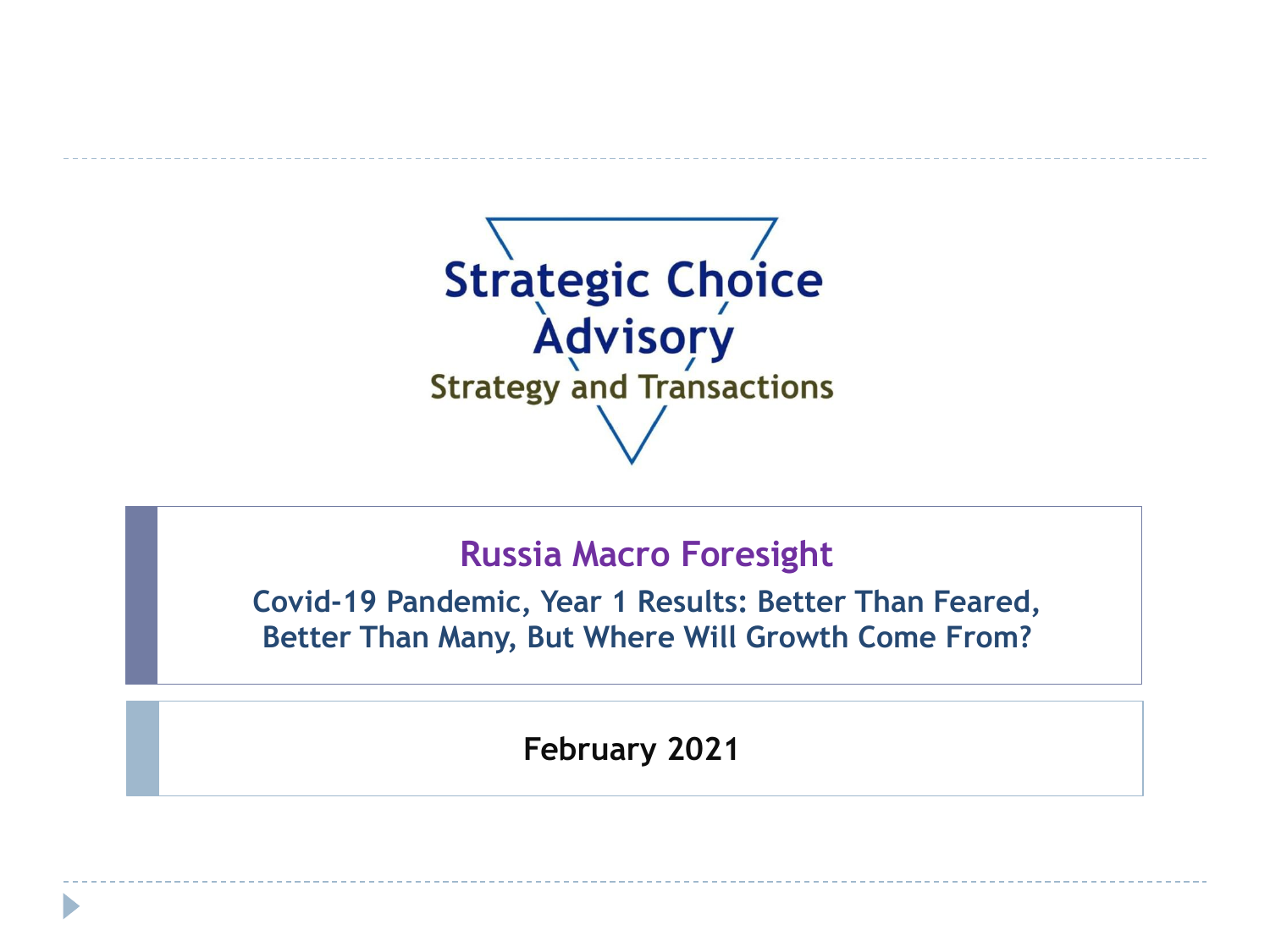| Indicator, % y/y            | 2017   | 2018   | 2019 | 2020     |
|-----------------------------|--------|--------|------|----------|
| Industrial production       | 2.1    | 2.9    | 3.4  | $-2.9$   |
| Cargo transport turnover:   | 5.5    | 2.7    | 0.7  | $-4.9$   |
| Railway                     | 6.4    | 4.2    | 0.2  | $-2.2$   |
| Automobile                  | 2.3    | 2.3    | 6.3  | $-1.4$   |
| Agriculture                 | 3.1    | $-0.2$ | 4.3  | $1.5***$ |
| Retail trade                | 1.3    | 2.8    | 1.9  | $-4.1$   |
| Paid services to population | 1.4    | 1.4    | 0.5  | $-17.3$  |
| Construction, o/w:          | $-1.2$ | 6.3    | 2.1  | 0.1      |
| Housing                     | $-1.3$ | $-4.5$ | 6.2  | $-5.9$   |
| Fixed capital investment    | 4.4    | 5.1    | 1.3  | $-4.1*$  |

| Segment, % y/y            | 2019   | 2020   | Segment, % y/y                 | 2019    | 2020    |
|---------------------------|--------|--------|--------------------------------|---------|---------|
| Food products             | 4.1    | 3.5    | <b>Textiles</b>                | 1.8     | 8.9     |
| <b>Bottled water</b>      | 17.6   | $-0.2$ | Apparel                        | 3.5     | 0.6     |
| Chemicals                 | 3.4    | 7.2    | Footwear                       | $-5.8$  | $-14.5$ |
| Fodder feed               | 2.8    | 1.6    | Furniture                      | 6.8     | 3.7     |
| Medical equipment         | 36.7   | 34.9   | Machines & equipment; related: |         |         |
| Pharmaceuticals           | 27.4   | 23.0   | Electrical equipment           | 1.3     | $-1.0$  |
| Computers                 | $-0.2$ | 35.4   | <b>Tractors</b>                | $-8.1$  | 6.3     |
| Washing machines          | 5.1    | 8.0    | Metal-cutting equipment        | $-0.1$  | $-1.9$  |
| Metal products            | 7.3    | 2.0    | Cars                           | $-1.9$  | $-17.5$ |
| Wood products             | 6.2    | 0.2    | <b>Trucks</b>                  | $-1.1$  | $-8.7$  |
| <b>Building materials</b> | 9.0    | $-2.3$ | <b>Truck tires</b>             | $-16.6$ | 3.6     |
|                           |        |        |                                |         |         |

*\* - Jan-Sep 2020 \*\* - Jan-Nov 2020*

#### *© Strategic Choice Advisory, 2021 2*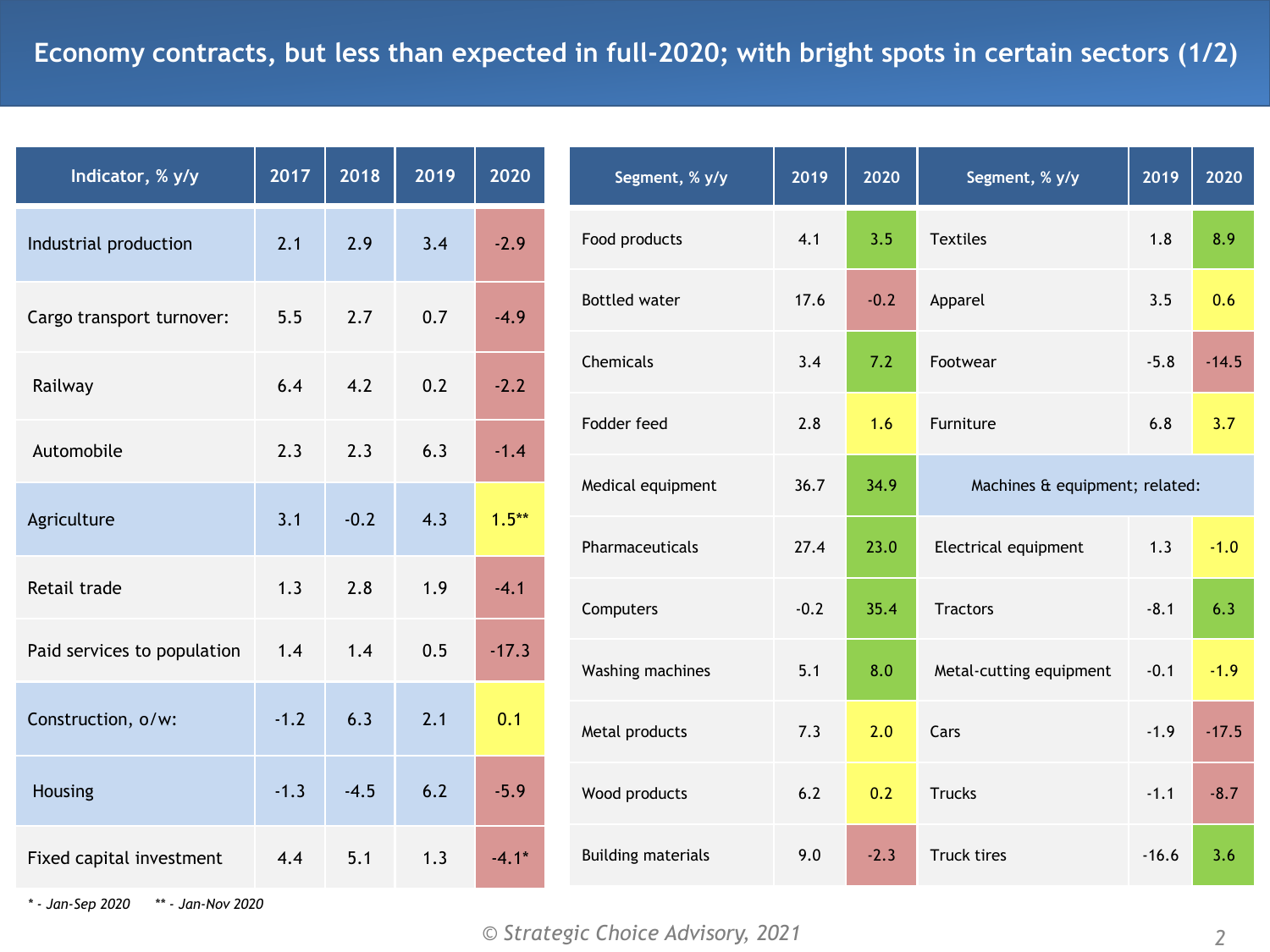- Unsurprisingly, the Russian economy, which hadn't been doing too well amid Western sanctions and low oil prices, took a big hit from the Covid-19 pandemic. **Most sectors were just starting to gain some traction, when this new crisis undid most of the achievements of 2017-2019.** We noted recently that growth in many B2B-driven sectors had begun to slow, after getting spurred by import substitution, while growth in B2C sectors was picking up, but still rather weak. All of this was reset by the pandemic, as output shrank or growth slowed sharply across the board
- At that, **the economy slumped less than feared, as real GDP growth in full-2020 came in at -3.1% y/y** (first estimate). Russian government and IFIs had forecasted 3.9-6.5% contraction, while some analysts expected GDP to shrink by up to 7- 7.5%. The outcome was also much better than in many developed and emerging markets worldwide
- While transportation, extraction, manufacturing, retail trade, investment, etc. key indices saw expected contraction or sharp slowdown, **we would like to point out a sector often overlooked by researchers, namely, paid services to the population.** This sector comprises a huge part of service industry SMEs, making people's lives better and employing a large chunk of the workforce. **Contraction of 17.3% after steady growth of 1-2% per year shows just how difficult life has become for many entrepreneurs,** their families, and people they employ
- **Auto transport posted a 1.4% drop, despite the boom in eCommerce and deliveries**, amid overall demand weakness
- **Construction held up better than expected,** its 0.1% growth just below the CAGR of 2017-2019 (2.4%). Despite lower new volumes, the sector was supported by government's low-rate mortgage programs, plus launch of previously started projects amid notably decreased costs. Thus, **the sector's pre-tax profit surged 72% y/y in Jan-Nov 2020. We expect profit to drop this year,** as loan interest rates rise and conditions are toughened, and 2020's woes, i.e. lower volumes, catch up with developers. Investment remains weak, thus industrial construction offers little comfort (apart from some big projects), and further performance depends on mortgage programs (which CBR opposes) and general infrastructure
- **Among the bright spots are agriculture and food** (mass hoarding, higher share of foodstuffs in total consumption, and increased exports), **medical equipment and pharmaceuticals** (although many non-coronavirus-related segments suffer from lack of attention and funding), **textiles** (again, driven mainly by pandemic-related items), **chemicals** (broad-based expansion). Also, **computers and electronics** (even circuit boards!), and **home appliances** are very robust, boosted by the focus on IT and import substitution. **Furniture** stays strong, as people beautify dwellings they are now confined to – a trend that should keep supporting also **DIY and home décor**
- Mirroring the trends above, **aggregate corporate pre-tax profit dropped 31.9% y/y in Jan-Nov** after rising 9.1% in 2019. Agriculture gained 63.3%, IT & communication – 9.1%. Profit in most other sectors declined dramatically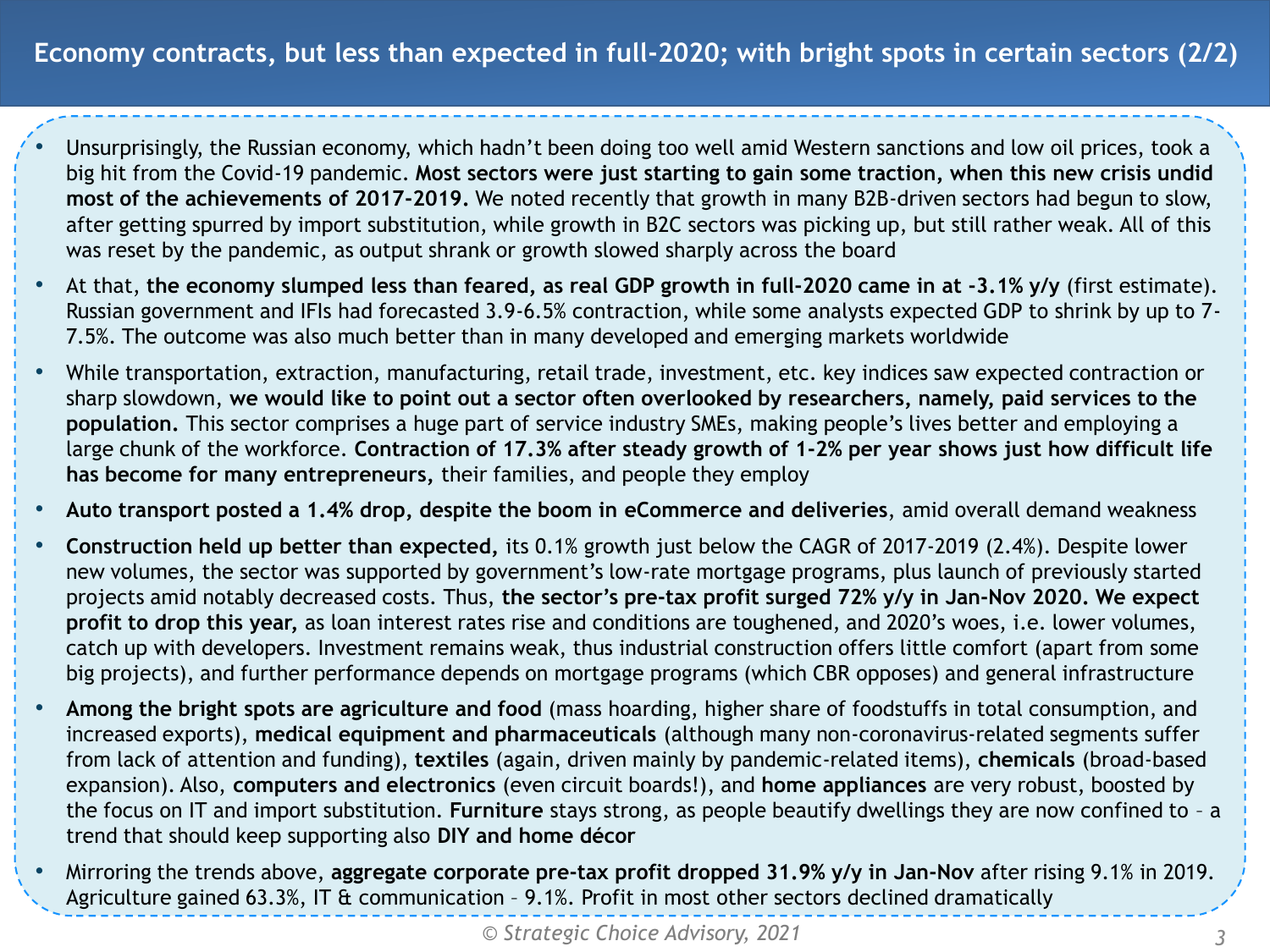• **Real disposable income** (RDI) dipped 3.5% y/y in 2020 after growth fluctuating around zero for a few years. RDI is now 10.6% lower than in 2013, the last presanction year. No wonder turnout at the latest mass protests has been so high…

- Nominal and real wage growth slowed less significantly, but **in 2020 there were various government support programs and handouts. So far this year, there is little sign of any such luck for the population**
- **Official unemployment shot up 3.2-fold in 2020, while ILO-definition unemployment surged 27.6% to a multi-year high 5.9%.** Only the stick of strict prosecution by authorities, and the carrot of lower-rate loans and other benefits for employers prevented an all-out labor crisis
- Working actively in healthcare, we believe **the latest drop in Covid-19 cases is mainly artificial.** True, cold weather and less mingling in most of Russia, divers restrictions, plus the recently started vaccination campaign do help contain virus spread. But we also know the number of tests is being reduced (via various policies), while laboratories, deemed to have too many positive tests, are being pressured via sanitary inspections., etc. **This poses serious risks of further Covid-19 outbreaks, and we expect consumer demand to stay weak**
- **CPI inflation sped up notably**, as we predicted in our last report, **to 4.9% y/y in Dec 2020 vs. 3% a year earlier. PPI inflation rebounded from -4.3% y/y in Dec 2019 and -10.5% in May 2020 to 3.6% in Dec 2020.** While still quite low, it will soon shoot past CPI inflation again, as has been the case historically
- Built-up input price pressure (in part owed to RUB real weakening by 7.5% vs. the FX basket), desire to recover recent losses, and first signs of demand strengthening when restrictions are eased, will prompt price hikes. **This should further hurt profit margins**
- The key CPI inflation driver is food prices  $(6.7\% \text{ y/y})$ . Biggest rises are seen in cereals & beans, sunflower oil, fruits & vegetables, and pasta. **Government is yet to find a solution to balance solid export growth and domestic prices**
- Non-food prices rose 4.8%, strongest in pandemic-driven products (drugs, detergents, electronics, DIY goods, etc.). **Service prices rose just 2.9%, further highlighting the sector's vulnerability**

| Indicator, % y/y        | 2017   | 2018 | 2019 | 2020   |
|-------------------------|--------|------|------|--------|
| Real disposable income* | $-0.5$ | 0.1  | 1.0  | $-3.5$ |
| Real wages              | 2.9    | 7.4  | 2.5  | 2.2    |
| Nominal wages           | 6.7    | 10.3 | 7.2  | 5.5    |

*\* - Methodology still under review by RosStat;* 

*further adjustments may be possible*



*© Strategic Choice Advisory, 2021 4*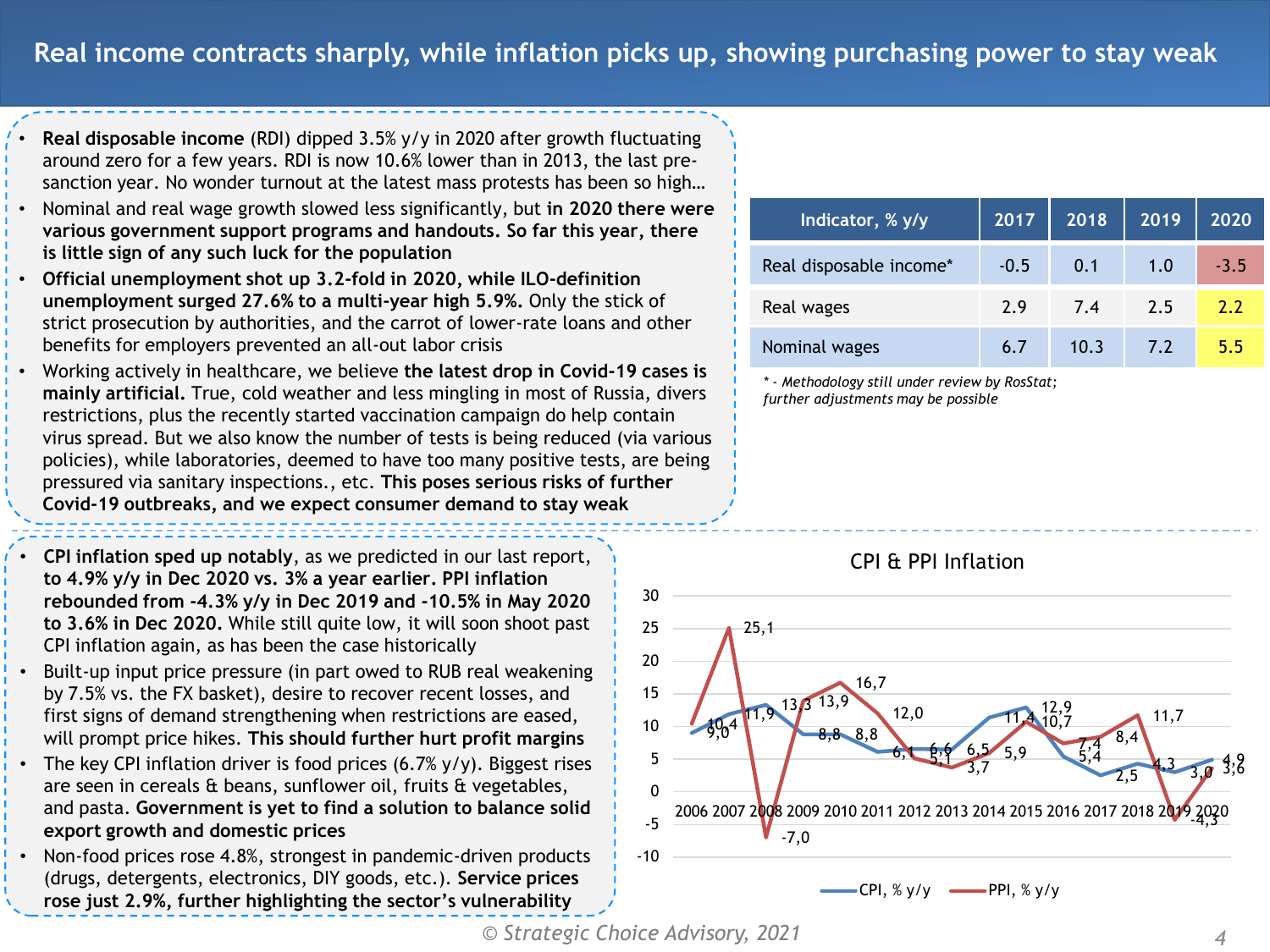### **Current account surplus, FDI crash through the floor, but exports continue diversifying. Liquidity situation and banking sector indices stay strong, but the latter distorted by regulation easing**

#### **EXTERNAL SECTOR**

- The current account surplus shrank further to USD 32.5bn in 2020 vs. USD 64.8bn in 2019, USD 115.7bn in 2018. The trade surplus also dropped 2-fold to USD 89.4bn, as imports declined less than exports (the latter hit by lower demand for oi&gas). At the same time, service and investment income deficits also declined considerably to USD 18.3bn and USD 30.5bn, respectively
- FDI crashed through the floor to a mere USD 1.4bn vs. USD 25-35bn per year, on average, reflecting poor investor sentiment. Positively, **total foreign debt inched down 4.3% to USD 470.1bn,** sliding across most borrower segments
- **The goods export breakdown reveals highly positive trends.** Although oil&gas accounted for 57% (had been 10-15pps higher at times), 18% is oil products and LNG (higher value-added goods). Foods leapt 2.9pps to 8.7% (volumes up 18.2%; FCS Jan-Nov data); chemicals +0.8pps to 7.2%; machines & equipment +1.1pps to 7.2%; metal products +1.1pps. Plastics export volumes soared 60%; drugs, soap & detergents – 20% each! EU lost another 2.9pps to 38.8%, as APR added another 2pps to 34%. Thus, **goods and destinations export structure keeps diversifying**

#### **PUBLIC SECTOR**

• The federal budget deficit widened notably to 3.8% of GDP (RUB 4.1tn) vs.1.8% in 2019, as tax and customs revenues slumped. Showing maintained fiscal prudence, expenses were RUB 1tn (4.2%) below target, while the Welfare Fund surged 74% to RUB 13.55tn. Still, sizable financial and monetary stimuli provided early in the pandemic has dried up, and **more is needed to repair the damage to the economy**

#### **MONETARY AGGREGATES**

. Beating initial expectations, broad-definition monetary base grew 9.8% in 2020 vs. 4.7% in 2019, national-definition money supply -**13.5% vs. 9.7%.** Cash & equivalents soared almost 30%, as people withdrew extra money amid lockdowns. Still, cashless transactions also surged, as their share reached 54.1% (Sberbank's estimate), driven by corporates continuing switching to digital payments

#### **BANKING SECTOR**

- **Assets rose 12.5% vs. 5.9% in 2020,** mostly on support measures for loans to corporates (up 9.9% vs. 5.8%) and individuals (13.5% vs. 18.6%, but still comely). Cash & equivalents rose 9.2%, investment in securities – 34.3% (mainly in various bonds)
- 2020 data should be taken with a grain of salt, as CBR eased rules on reporting asset quality, capital adequacy, etc. What worries us is **overdue debt may be underreported, thus loan loss reserves are not increased enough** (up just 15.3%), with all the let-ups
- Growth of corporates' funds revved up, while individuals' funds rose 4.2%, but deposits slid 7.3%, as people favored current accounts
- **Sector profit dipped after soaring in 2018-2019, but stayed solid**  (RUB 1.6tn). Banks are mainly in risk aversion mode, and rightfully so

| Indicator, % y/y             | 2017    | 2018    | 2019    | 2020    |
|------------------------------|---------|---------|---------|---------|
| <b>Banking sector profit</b> | $-15.1$ | 70.3    | $71.9*$ | $-6.2*$ |
| <b>Total assets</b>          | 7.9     | 6.2     | 5.9     | 12.5    |
| Loans to individuals         | 1.1     | 22.7    | 18.6    | 13.5    |
| Loans to corporates          | 1.1     | 7.3     | 5.8     | 9.9     |
| Total overdue debt, o/w:     | 3.5     | 1.9     | 20.1    | 16.3    |
| <b>Individuals</b>           | $-1.0$  | $-10.4$ | 0.5     | 22.0    |
| Corporates                   | 2.7     | 7.8     | 25.9    | 13.6    |
| Individuals' funds           | 10.4    | 6.3     | 9.7     | 4.2     |
| Corporates' funds            | 4.9     | 5.4     | 4.7     | 14.4    |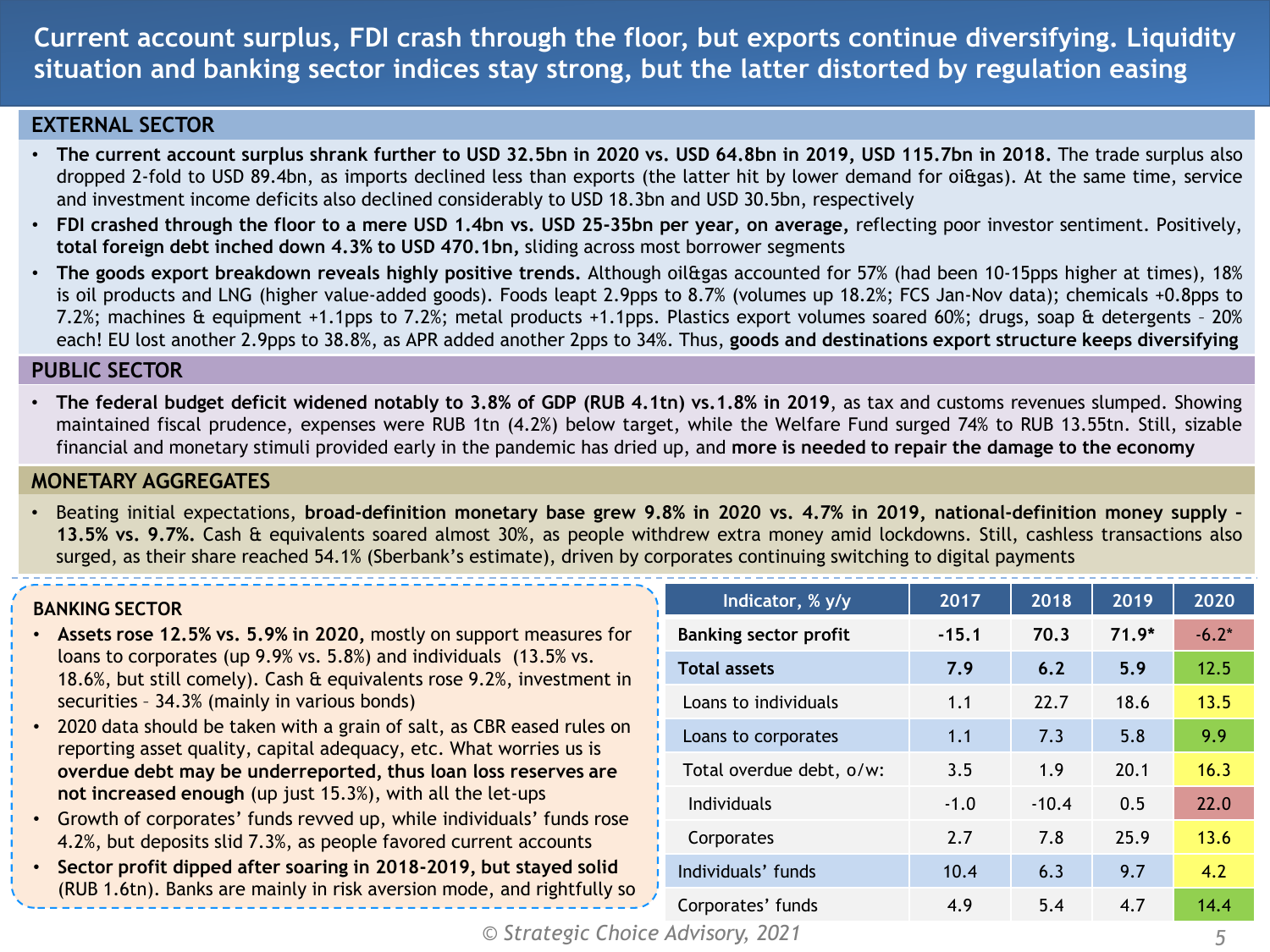## **Balanced scorecard of pandemic's influence on selected range of sectors (1/2)**

| Period                                  | 2019                   | 2020             | 2021           | 2022-2023      | 2020-2023    |
|-----------------------------------------|------------------------|------------------|----------------|----------------|--------------|
| Weight in Balanced scorecard            | $-$                    | 0.4              | 0.3            | 0.3            | 1.0          |
| Industry/Segment (scale: 1-5)   Horizon | <b>Pre-Coronavirus</b> | Pandemic, Year 1 | Short-term     | Mid-term       | <b>Total</b> |
| Extraction, oil & gas                   | 2 <sup>2</sup>         | $\overline{2}$   | 2 <sub>2</sub> | 3 <sup>1</sup> | 2.3          |
| Extraction, non- oil & gas              | 3 <sup>1</sup>         | $\overline{2}$   | 3 <sup>1</sup> | 3 <sup>2</sup> | 2.6          |
| Manufacturing                           | 3 <sup>1</sup>         | $2\overline{ }$  | $\overline{2}$ | 3 <sup>1</sup> | 2.3          |
| Food & beverages                        | $\overline{4}$         | $\overline{4}$   | $\overline{4}$ | 3 <sup>1</sup> | 3.7          |
| Textile & apparel                       | $\overline{3}$         | $\overline{3}$   | $\overline{3}$ | $\overline{3}$ | 3.0          |
| Wood products                           | $\overline{4}$         | $\overline{2}$   | $\overline{2}$ | $\overline{3}$ | 2.3          |
| Pulp, paper & printing                  | $\overline{3}$         | $\overline{3}$   | $\overline{3}$ | 2 <sup>1</sup> | 2.7          |
| Oil products                            | $\overline{3}$         | $\overline{2}$   | $\overline{2}$ | $\overline{3}$ | 2.3          |
| Chemicals                               | $\overline{4}$         | $\overline{4}$   | $\overline{4}$ | $\overline{4}$ | 4.0          |
| Pharmaceuticals                         | 5 <sup>1</sup>         | 5 <sup>1</sup>   | 5              | $\overline{4}$ | 4.7          |
| Resins & plastics                       | $\overline{3}$         | $\overline{3}$   | $\overline{3}$ | $\overline{4}$ | 3.3          |
| <b>Building materials</b>               | $\overline{4}$         | $\overline{2}$   | $\overline{3}$ | $\overline{3}$ | 2.6          |
| Metal products                          | $\overline{3}$         | $\overline{3}$   | $\overline{3}$ | $\overline{3}$ | 3.0          |
| Computers & electronics                 | $\overline{4}$         | $\overline{3}$   | $\overline{3}$ | $\overline{3}$ | 3.0          |
| Machinery & equipment                   | $\overline{4}$         | $\overline{2}$   | $\overline{2}$ | $\overline{3}$ | 2.3          |
| Transportation equipment                | $\overline{4}$         | $\overline{2}$   | $\overline{2}$ | $\overline{3}$ | 2.3          |
| Furniture                               | $\overline{3}$         | $\overline{3}$   | $\overline{3}$ | $\overline{3}$ | 3.0          |
| Medical equipment                       | 5 <sup>1</sup>         | 5 <sup>1</sup>   | 5 <sup>1</sup> | $\overline{4}$ | 4.7          |
|                                         |                        |                  |                |                |              |

*© Strategic Choice Advisory, 2021 6*

**Color legend** 1.0-1.4 1.5-1.9 2.0-2.4 2.5-2.9 3.0-3.4 3.5-3.9 4.0-4.4 4.5-5.0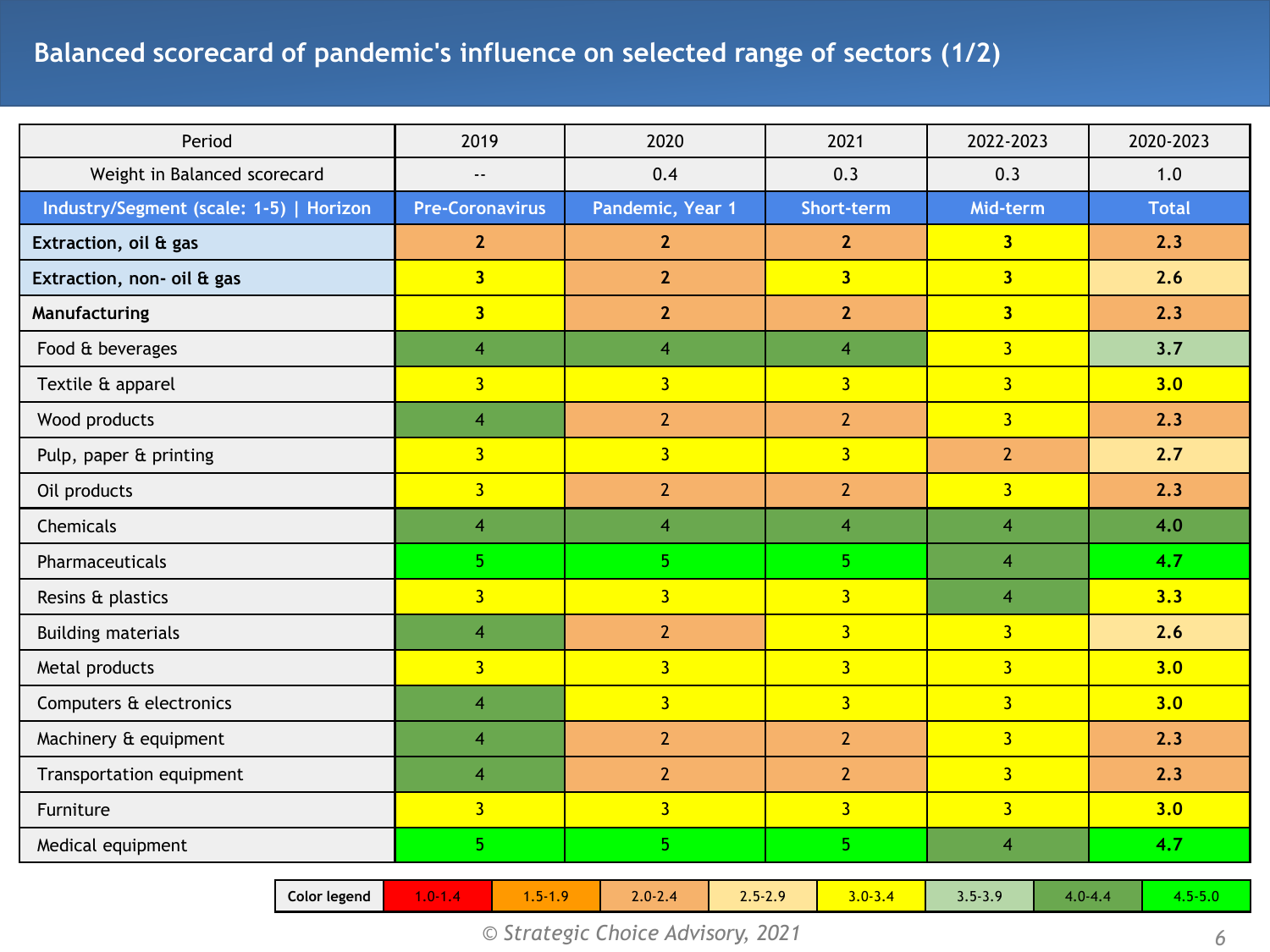# **Balanced scorecard of pandemic's influence on selected range of sectors (2/2)**

| Period                                  | 2019                    | 2020                    | 2021                    | 2022-2023               | 2020-2023    |
|-----------------------------------------|-------------------------|-------------------------|-------------------------|-------------------------|--------------|
| Weight in Balanced scorecard            | $- -$                   | 0.4                     | 0.3                     | 0.3                     | 1.0          |
| Industry/Segment (scale: 1-5)   Horizon | <b>Pre-Coronavirus</b>  | Pandemic, Year 1        | Short-term              | Mid-term                | <b>Total</b> |
| Agriculture                             | 4                       | $\overline{\mathbf{4}}$ | 4                       | $\overline{\mathbf{3}}$ | 3.7          |
| <b>Retail trade</b>                     | $\overline{3}$          | 2 <sup>2</sup>          | $\overline{2}$          | $\overline{3}$          | 2.3          |
| <b>Cargo transportation</b>             | 3 <sup>1</sup>          | $\overline{2}$          | $\overline{2}$          | 3 <sup>1</sup>          | 2.3          |
| Construction                            | $\overline{\mathbf{3}}$ | $\overline{2}$          | $\overline{2}$          | $\overline{\mathbf{3}}$ | 2.3          |
| IT & Communication                      | $\overline{4}$          | 4                       | 4                       | $\overline{\mathbf{4}}$ | 4.0          |
| <b>Personal services</b>                | $\overline{\mathbf{3}}$ | 1                       | $\overline{2}$          | 3 <sup>1</sup>          | 2.3          |
| Delivery services                       | $\overline{4}$          | $\overline{4}$          | $\overline{\mathbf{4}}$ | $\overline{3}$          | 3.7          |
| Entertainment                           | $\overline{4}$          | 1                       | $\overline{2}$          | $\overline{3}$          | 1.9          |
| Tourism & Hospitality                   | $\overline{4}$          | 1                       | 1                       | $\overline{2}$          | 1.3          |
| Restaurants & Catering                  | $\overline{3}$          | 1                       | $\overline{2}$          | $\overline{2}$          | 1.6          |
| R&D, Innovation                         | $\overline{4}$          | $\overline{3}$          | $\overline{3}$          | $\overline{4}$          | 3.3          |
| Healthcare services                     | 5 <sub>1</sub>          | $\overline{4}$          | $\overline{4}$          | 5                       | 4.3          |
| Banking & Insurance                     | $\overline{3}$          | $\overline{2}$          | $\overline{2}$          | $\overline{3}$          | 2.3          |
| Education                               | $\overline{3}$          | $\overline{3}$          | $\overline{3}$          | $\overline{3}$          | 3.0          |
| Repair services                         | $\overline{3}$          | $\overline{2}$          | $\overline{3}$          | $\overline{3}$          | 2.6          |
| <b>Utilities</b>                        | $\overline{3}$          | $\overline{3}$          | $\overline{3}$          | $\overline{3}$          | 3.0          |
| Passenger transportation                | $\overline{3}$          | 1                       | $\overline{2}$          | $\overline{3}$          | 1.9          |

|  | Color legend | <b>TIM</b><br>$\sim$<br>- - -<br>. | <b>The Company</b><br>$\sim$<br>$\sim$ $\sim$ $\sim$<br>. | $\sim$ $\sim$<br>$\sim$<br>11- Z<br>$2.0 - 2.4$ | 2520<br><b>Contract Contract Contract</b><br><i><u>L.J L.J</u></i> | <b>Service</b><br>$3.0 - 3.4$ | 20<br>n.,<br>$J. J^- J. 7$ | $4.0 - 4.$<br>. . | $  -$<br>. |
|--|--------------|------------------------------------|-----------------------------------------------------------|-------------------------------------------------|--------------------------------------------------------------------|-------------------------------|----------------------------|-------------------|------------|
|--|--------------|------------------------------------|-----------------------------------------------------------|-------------------------------------------------|--------------------------------------------------------------------|-------------------------------|----------------------------|-------------------|------------|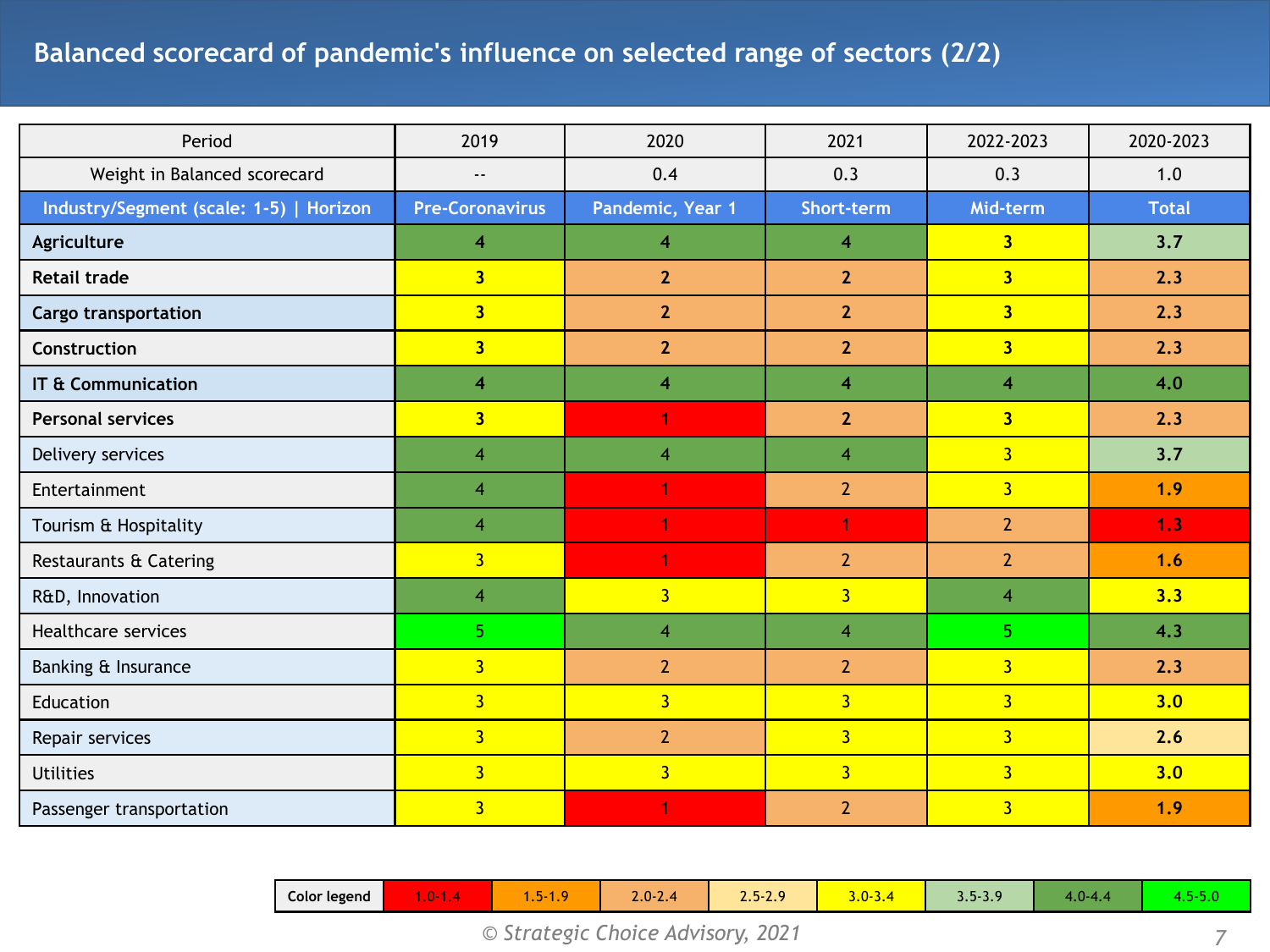### **Comments on Balanced scorecard methodology**

- The scores are assigned on a scale of 1 to 5, and the higher the score, the better the outlook
- The colors are assigned in line with the traffic light color pattern: thus, the closer to the red end of the color spectrum, the worse; the closer to the bright green end, the better. Yellow means generally safe/stable (not a warning sign!)
- Although the scores are difficult to quantify in terms of exact measurements, as each sector contains numerous, very diverse segments, here are the general principles:
	- $\checkmark$  5 output growth at the level of tens of percentage points (pps) y/y, or generally very robust
	- $\checkmark$  4 growth somewhere from 3-4% y/y (above average for the Russian economy) to 10-12% y/y, or generally robust/ above average
	- $\checkmark$  3 growth in the lower single-digits, or marginal declines (just below zero), after robust growth in previous years (thus, it may have plateaued and/or is affected by the high base)
	- $\checkmark$  2 declines from lower single-digits to around 10% y/y (the latter, if rather strong readings had been observed earlier, per comments on the previous category)
	- $\checkmark$  1 output contraction at the level of tens of pps y/y
- Scores for 2020 are assigned, based on latest available data, usually full-year, or for 9 or 11 months
- Our base scenario, considering our focus on working in the healthcare sector, and experience in dealing with the latest and other known coronaviruses, is that there will be several waves of the epidemic (three major ones, most likely). The overall duration of the acute phase of the pandemic is expected to make up around three years from the start of the outbreak, i.e. from late 2019
- We are also mindful of the fact that such viruses sometimes disappear suddenly or become less aggressive (only to come back stronger and more effective in several years or even decades). This is not our base case assumption now, but still, it is important to think in scenarios, and make plans for the business accordingly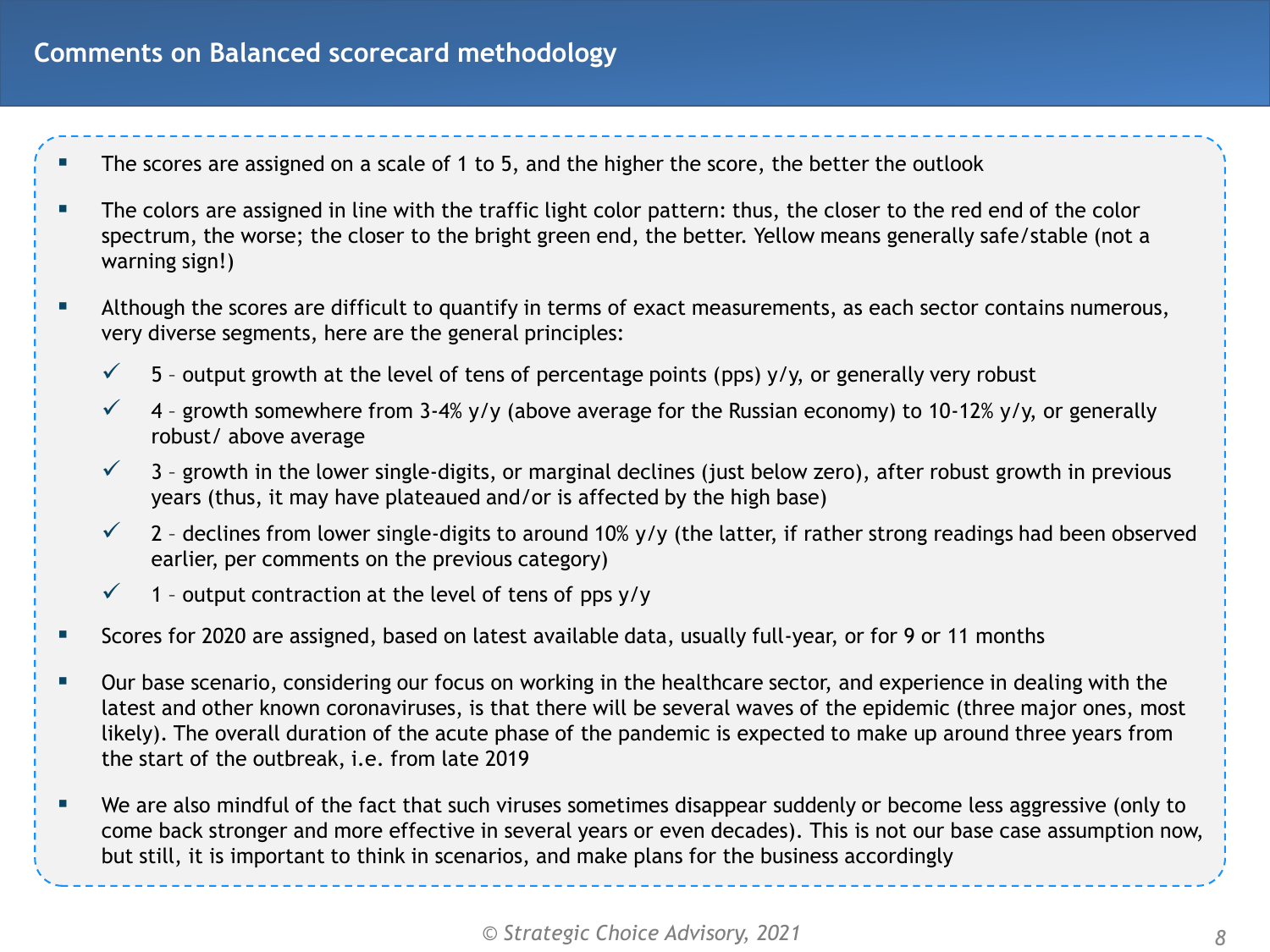**Russian economy should normalize as the pandemic eases eventually, but where will long-term breakthroughs come from? Opportunities still few and far between, so place your bets wisely!**

- After two Covid-19 waves in 2020, third and subsequent waves remain highly likely in 2021-2022, **dampening recovery prospects for a lot of sectors.** Performance can thus be very uneven, for some time to come, due to government restrictions and market inhibitions
- **Sectors driven by import substitution are expected to recover faster/ stay robust longer,** pending a demand rebound. E.g. computers & electronics, machinery & equipment, R&D and innovation, chemicals, etc.
- **Sectors boosted now by crisis demand are expected to return to normalized performance** in the long run. E.g. food & beverages; agriculture; delivery services; textiles; pulp, paper & printing, etc.
- **Some sectors that are holding up** fairly well so far, coming off of strong performance in previous years, **may turn sour** due to demand weakness. **But they should recover to generally positive readings** from 2022 onwards, depending on the pandemic situation. E.g. textile & apparel, building materials, cargo transportation, etc.
- **Certain sectors will be supported by additional infrastructure investments**, including in the framework of emergency response and situation planning. **But growth therein should normalize, slowing in the long run.** E.g. construction, building materials, metal products, certain chemicals and pharmaceuticals, etc.
- **Outperforming industries may be a bit tricky,** as pent-up demand in some segments may be offset by lack of attention and investment in others. E.g. in healthcare, medical equipment and drugs, chemicals, IT, etc.
- Word of caution: **sectors enjoying increased attention now may also see severe competition and lower margins**  in the long run. E.g. healthcare, IT, online services, etc. Thus, thorough business planning is needed to succeed!
- **Opportunities still abound in manufacturing**. Especially as government support for import substitution and production localization keeps strengthening, and **export opportunities diversify amid RUB weakness.** As usual, such decisions need to be supported by thorough market analysis and forecasting
- By the same token, we expect R&D and innovation to become all the more important for the local economy. Thus, **partnering with R&D institutes and innovators may turn out to be a good bet**, also utilizing government stimuli
- **Digitization is here to stay,** as both hardware and software solutions may be highly lucrative (minding competition)
- Now may be the time to optimize sales & distribution channels, **focusing on local partners who are the most motivated to sell your products.** And of course, e**xcellent service quality can become a key differentiator**!